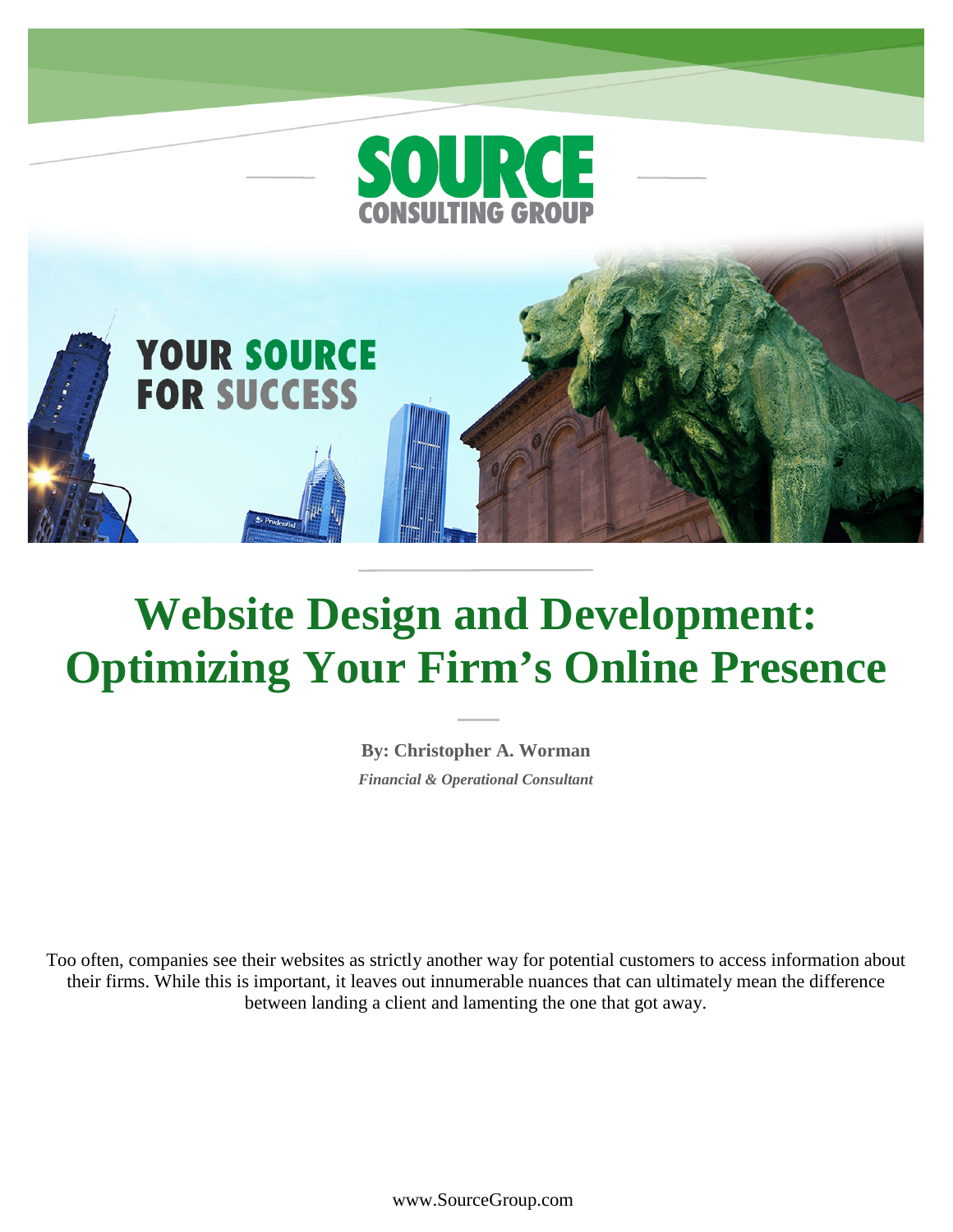

Pre 21st century, the word "encyclopedia" could loosely be defined as follows, "A book, or set of books, that divulge a large array of information in the form of alphabetically arranged subjects." Today, the term can be expressed more simply as, "What people used to find information before the advent of the internet." For your business, this means that the days of potential customers sifting through Yellow Pages or their local newspapers to find providers of desired products are over. The hard reality is that if your firm's website fails to appear on the first page provided by an internet search engine, such as Google or Bing, you will lose out on a tremendous number of customers. Fortunately, there are a plethora of things that even the most technically inept can accomplish that will help their firm's website rise to the top and, once there, display information in a way that will put their firm in a position to succeed, and stay there.

A Millennial by happenstance, I am obligated to know all there is when it comes to optimal website design and development, and increasing online presence, as well as all other things technology. More earnestly, as somebody who has led the renovation of their firm's website from the analysis of the old website's strengths, weaknesses, and opportunities, through the design phase, all the way to Search Engine Optimization (SEO) review, and the website's relaunch, I feel my suggestions can truly help your firm navigate through today's online medium.

### **Website Design and Development**

Like with any other form of general communication, determining your target audience is the first step to take when designing, renovating, or adding content to a website. Largely, this will consist of your existing clientele, potential customers, and future employees. For example, if you run a law firm, the overall aura of your website should be professional, strong, and timeless, as those looking for your services want a lawyer that has experience, acts professionally, and will ultimately win on their behalf. When a user browses through your firm's website, it should be as if they are being taken on a tour of your corporate headquarters. This is likely the first time the user will have an interaction with your firm, and you want to be sure to leave a positive first impression.

When it comes to websites, this first impression is more important than the popular idiom might indicate. A wealth of statistics show that if a website fails to properly load within a couple of seconds, the majority of people will exit the page. The following are several steps that can be taken to simplify your site, and increase its speed:

- **Use multimedia in moderation:** While images, videos, and other moving parts can be powerful marketing tools, too many can hinder your site's loading speed. The same can be said for images and videos with large file sizes.
- **Utilize plugins, but be aware of their implications:** Plugins are add-ons that increase the functionality of websites. However, too many can be a detriment to site speed.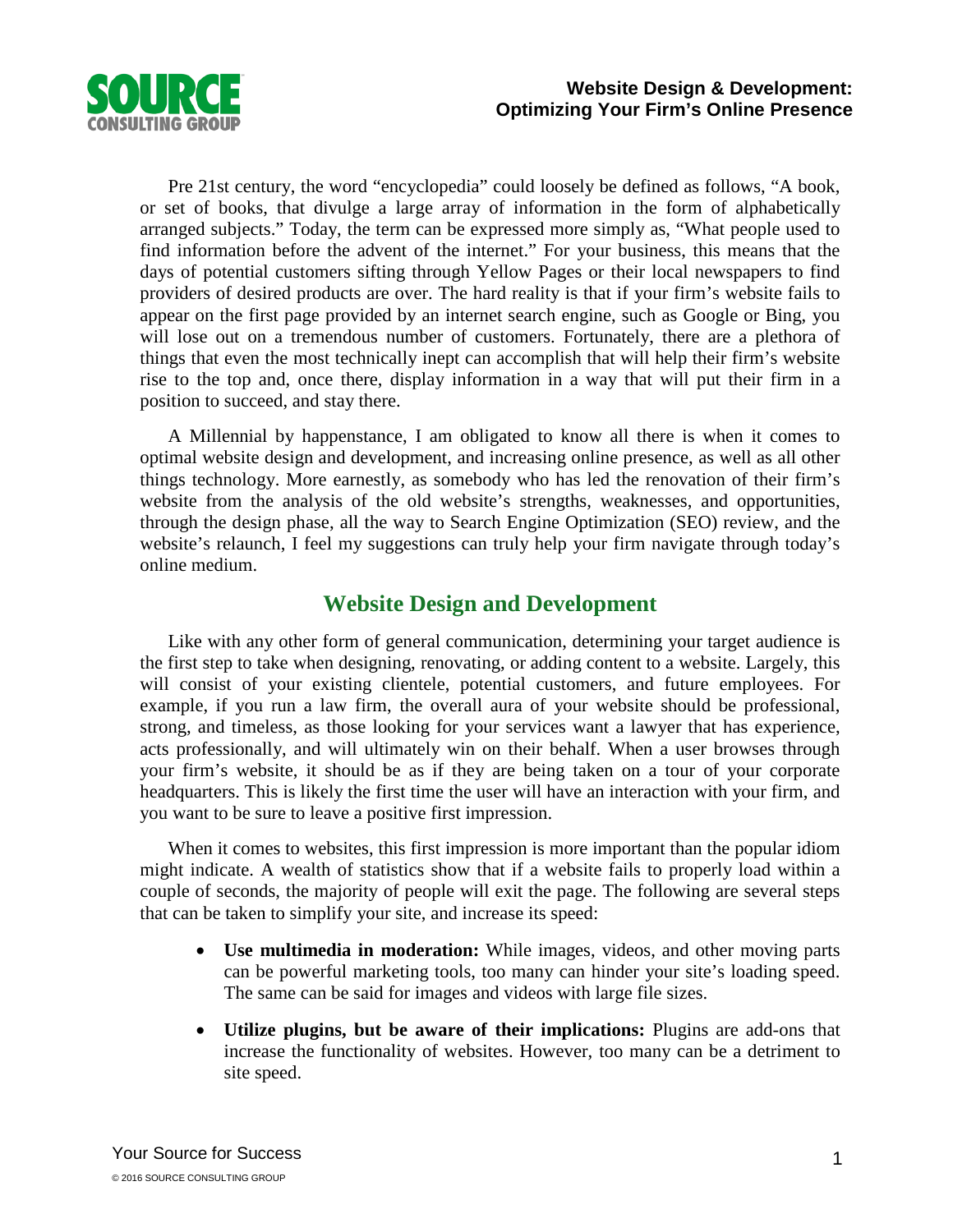

- **Implement a caching tool (Cache plugin):** When somebody accesses a website that has a caching tool, data will automatically be saved for when that user returns.
- **Reduce HTTP requests:** HTTP requests consist of anything that the browser and server must communicate to one another in order to load a site. This includes things like images, scripts, videos, etc.

Though the above suggestions will help to decrease your website's loading time, it is equally important to note that developing the ideal tradeoff between your site's interactivity and speed is something that will take time to determine. Once your site is live, be sure to run regular performance tests in order to continually improve this ratio. There are a variety of free tools online to accomplish this.

To establish a practical navigational layout, there is a simple question that can be asked to help you and your design team properly structure your firm's website. First, think of the person, or people, you know whom have the most difficulty when it comes to using computers (In my case, my parents). Could they use this? If the answer is "no", then work to simplify the overall structure and navigational properties of your website. Browsing through the websites of those in your industry, or related industries, can help with this. Looking at the websites of your direct competitors can also be useful, as they will almost always have strengths and weaknesses that differ from your own site's.

Lastly, your website should be configured in a way that is mobile friendly. Studies have consistently shown that a large portion of website views come from mobile devices, regardless of industry. This means that your firm's website should be able to load quickly, and display information cleanly, on a mobile device.

# **Search Engine Optimization Standards (SEOs)**

As your development team incorporates increased functionality into your firm's website, as well as additional content, a top concern should be hitting on what are called Search Engine Optimization Standards (SEOs). The significance of SEOs cannot be exaggerated, as they are how many users will find your firm's website. As alluded to in the opening, the ability of your firm's website to match up with SEOs put in place by internet search engines will determine your website's page ranking when users search for specific terms. For example, if I type "legal assistance" into Google, SEOs will decide if your law firm's website appears on the first or fifth page. There are many ways to go about improving your website's SEOs, but it is important to note that these standards change from time to time. Despite this, there are several criterion that will likely remain relevant for the foreseeable future.

Before we get started on improving the SEOs of your firm's website, it is first important to understand how search engines analyze your website. The way search engines gather data is by using "spiders" or "crawlers". Essentially, a search engine will "crawl" through the various pages on your website using accessible links in order to gather an assortment of information. This includes through the main pages and from sub-page to sub-page where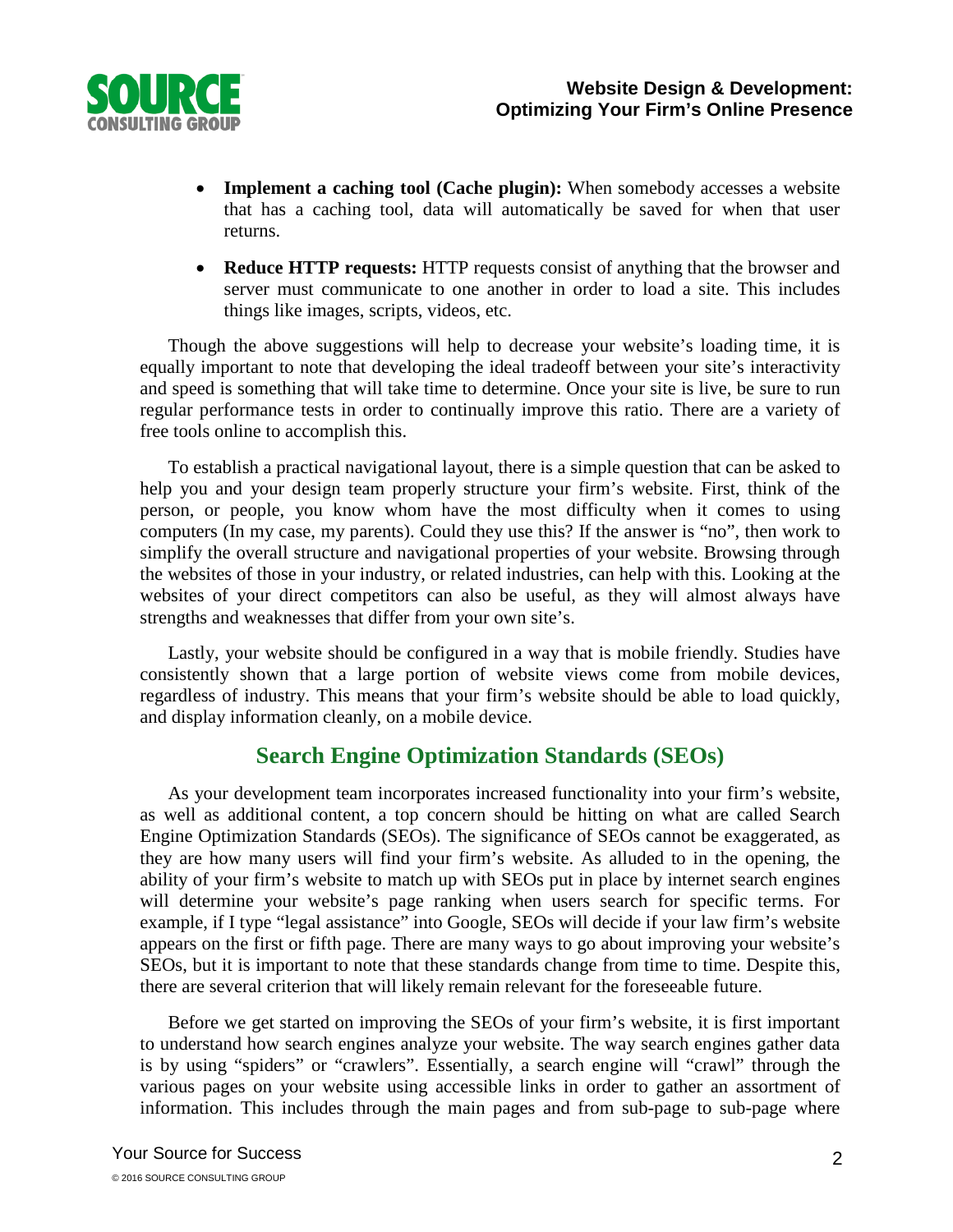

available. That being said, primary navigation that makes sense, as well as a variety of internal links back and forth between pages, is beneficial for users and improving SEOs. Additionally, broken links should be searched for and eliminated, as this will cause frustration for users, and could potentially hurt your SEOs.

Utilizing keywords and popular search terms throughout your firm's website is typically one of the most important factors in developing a sound strategy for your SEOs. The first step in this regard is to perform an analysis to see which terms are used most often in your industry as a whole, by the current iteration of your own website, and by the websites of your direct competitors. Changing headers, sub-headers, and content on your website to match these terms is highly recommended, but this is only the beginning. Terms with a high ranking should also be placed within URLs of specific web pages. This will help users and crawlers know what the page in question is about. In addition, they should be embedded within the ALT tags of images, as crawlers are unable to "see" images if there is no information attached to it on the back end. The titles that appear in search engine results, and the metadescriptions that appear beneath them, should contain valuable, but relevant, terms as well, and they should remain concise. The overall logic behind SEOs is to reward websites for making sense to the general user, and to display pertinent material based upon what is searched for.

### **Overall Online Presence**

A common misperception about generating a wide online presence is that it can be achieved by simply creating social media accounts. On the contrary, creating accounts is not a be-all and end-all. While utilizing specific types of social media based upon your firm's target market is a wise move, there is much more to it if your intention is to grow your online presence. Various social media accounts should be used to drive a variety of traffic to your website, as different social media websites attract difference users. Additionally, like your website itself, these accounts must be active in order for them to be beneficial. Used correctly, your firm will be in a better position to grow its overall online presence. As a bonus, linking these accounts to and from your website is positive in terms of SEOs.

Other ways in which firms increase their online presence is by posting jobs on job boards, publishing articles in industry magazines, and taking other proactive measures to simply remain "in the news". In the end, the best way to increase your overall online presence, regardless of the forum, is to remain active.

# **Going Forward**

Going forward, your firm must remain proactive. This is true in regard to all aspects of online resource utilization. In order to capitalize on your website work, an analytics tool (Such as Google Analytics) should be used to see how many people are accessing your site, where they are looking, and how long they are staying, among other metrics. This is the only way to see, in real time, if your marketing campaigns are effective, your SEOs are optimized, your social media efforts are worthwhile, etc.